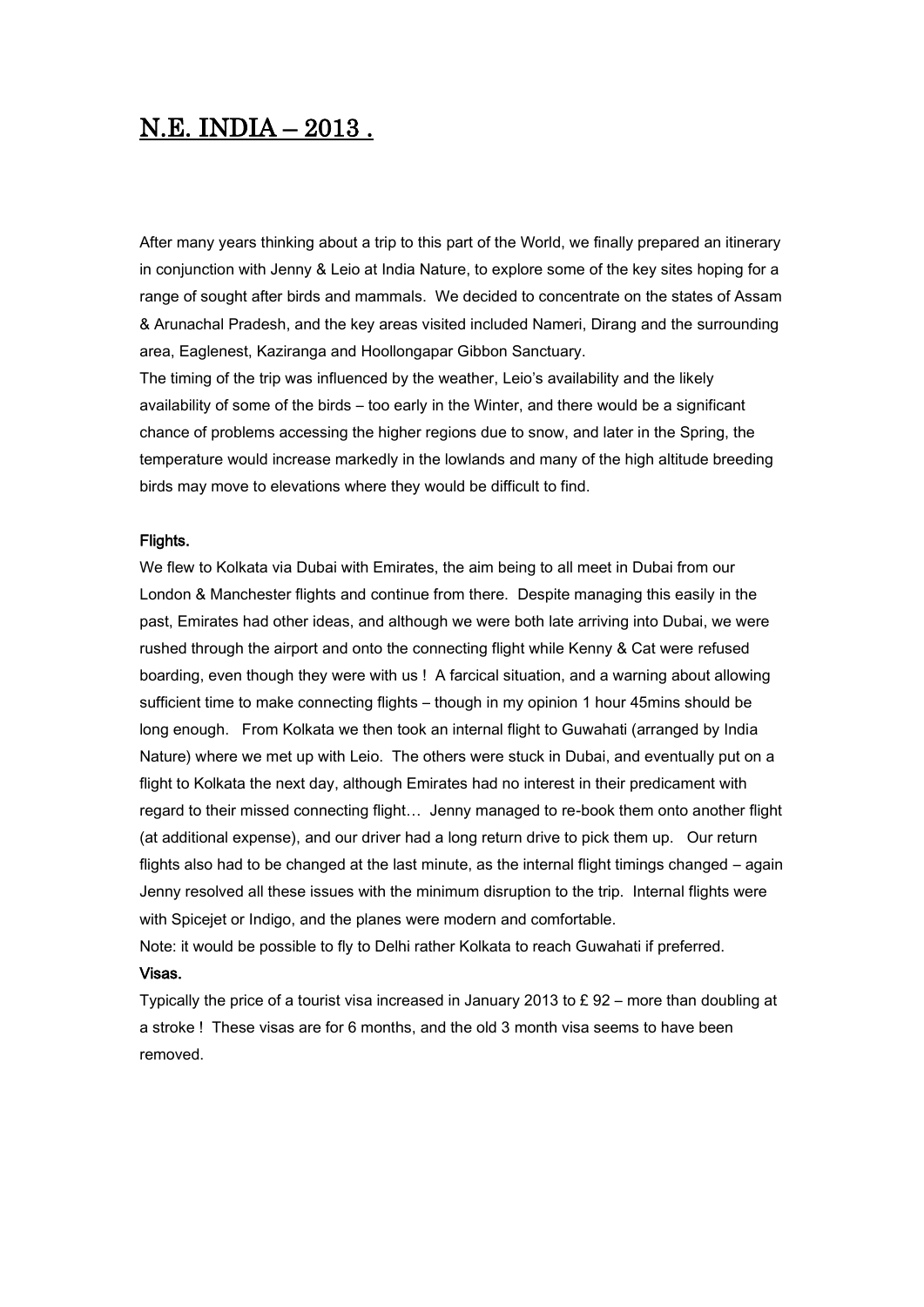### Weather.

During the trip we experienced a wide range of conditions, from warm and sunny at Nameri & Kaziranga to cold with frosts and even snow in the mountains near Dirang. At Hoollongapar we had heavy overnight rain and thunderstorms which brought out legions of leeches ! A good plan would be to prepare for all eventualities.



Foothills scenery.

#### Insects etc.

Apart from the Leeches mentioned already at the Gibbon Sanctuary after heavy overnight rain, which appeared in industrial quantities, there were hardly any insects noted that caused us any problems. Despite taking malarial drugs, we hardly saw any mosquitoes.

## Guides.

We used Leio de Souza at India Nature ( [www.indianaturetours.com](http://www.indianaturetours.com/) ) to arrange our trip. He guided us and was assisted for part of the trip by Rafiq, a young very proficient bird guide. Our driver Padam, was highly rated as well; effortlessly handling the at times demanding roads, and very considerate when it came to approaching wildlife without causing unnecessary disturbance. India Nature arranged the internal flights, all accommodation and permits to enter Arunachal Pradesh.

#### Itinerary.

17<sup>th</sup> March: Fly from UK to Dubai.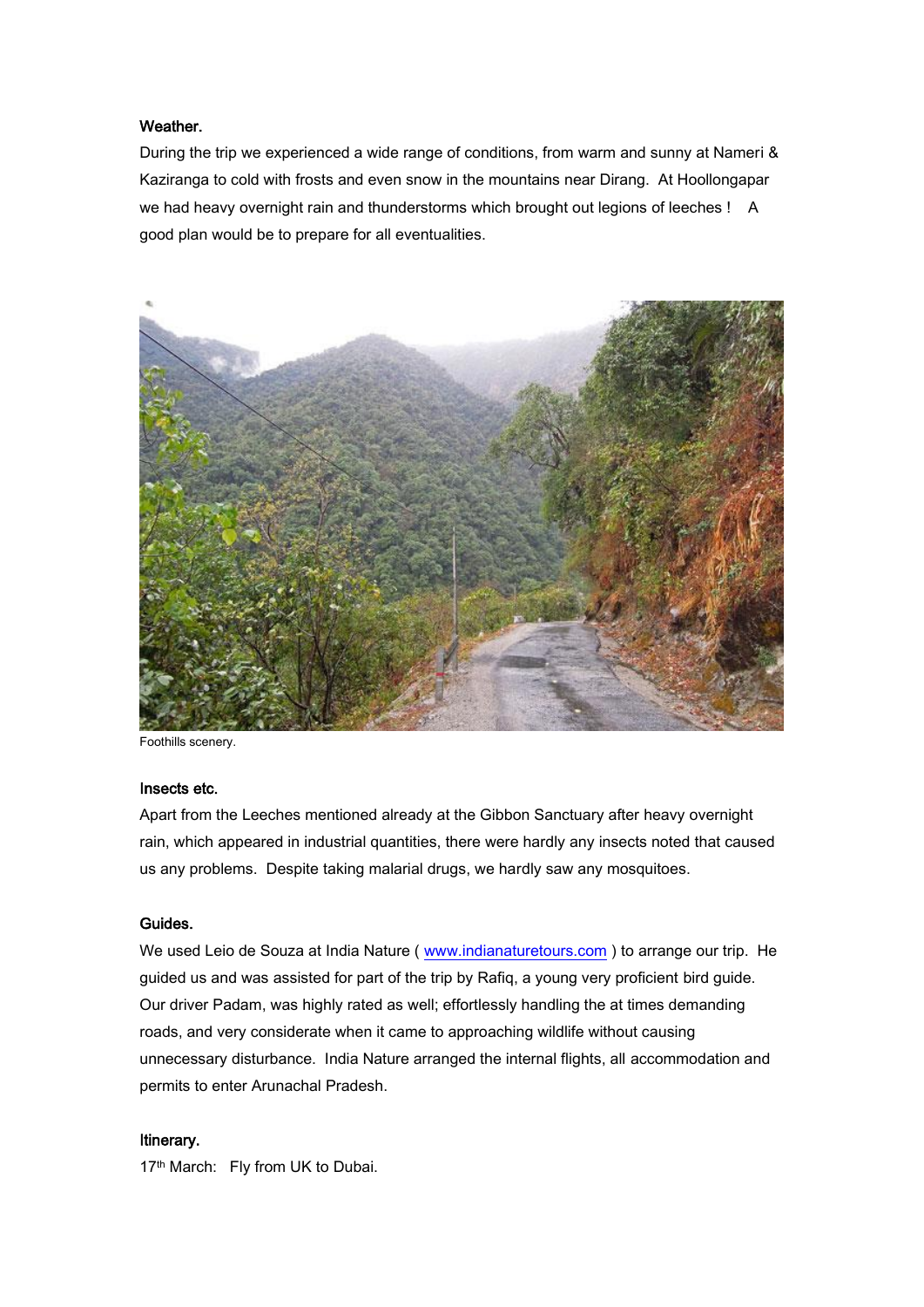18th March: Fly Dubai to Kolkata and then to Guwahati. Drive 4 – 5 hours to Nameri N.P.

- 19th 20th & 21st: Full days at Nameri N.P. including a morning rafting on the Jia Bhorelli river in search of Ibisbills etc. We had planned an excursion to a site near Tezpur to look for Ganges Dolphins, but very low water levels meant that they were not being seen, and this was reluctantly cancelled.
- 22<sup>nd</sup> March: Drive to Dirang crossing the border into Arunachal Pradesh. Late afternoon in Sangthi valley nearby.
- $23<sup>rd</sup>$  March: Pre-dawn drive to Sela Pass at 4200m the highest point of the trip, and spectacular scenery if the weather is good, as it was for most of the day. Low cloud and drizzle can almost completely ruin the chances of seeing much here, so try to go to this site on a day with good weather, if possible.
- 24<sup>th</sup> March: Full day exploring the Mandala Road near Dirang.
- 25<sup>th</sup> March: Drive to Eaglenest via Tenga a road with some spectacular sheer drops off the side ! Overnight a Lama Camp.
- 26th 29th March: 4 full days exploring Eaglenest, on both sides of the pass, staying at Lama camp and Bompu Camp. We drove from one camp to the other ( 3 hours driven slowly) in the early hours in the hope of seeing mammals on the track, but were disappointed to not see any at all !
- $30<sup>th</sup>$  March; Drive to Kaziranga  $7 8$  hours. Our first Greater One-horned Rhinos were seen from a viewing area on the main road !
- 31<sup>st</sup> 2<sup>nd</sup> April: 3 full days in Kaziranga with visits to all 3 sections of the Park. Dawn Elephant ride on the 2nd. Nights at Wild Grass lodge.
- $3<sup>rd</sup>$  April; Early drive to Hoollongapar Gibbon Sanctuary all day there. Night at the luxurious Thengal Manor hotel.
- 4th April Morning at the Gibbon Sanctuary, then drive back to Kaziranga and overnight at Wild Grass lodge.
- 5th April Drive to Guwahati airport via the city dump for Greater Adjutants ( Drive 5+ hours ) Fly to Kolkata and connect to international flights.

## Birds.

This area has long been considered a birding paradise, and did not disappoint. We recorded a total of 408 species, including sought after species such as Greater Adjutant, Jerdon's Baza, Pallas' Fish Eagle, Pied Harrier, Snow Partridge, Chestnut-breasted Hill Partridge, Blood & Kalij Pheasants, Ibisbill, Long-billed Plover, Red-headed & Ward's Trogons, Rufousnecked Hornbill, Yellow-rumped Honeyguide, 15 sp. of Woodpeckers, Long-tailed & Silverbreasted Broadbills, Fire-tailed Myzornis, 4 sp. of Scimitar Babblers, an astonishing 8 sp. of Wren Babblers and 3 sp. of Parrotbills !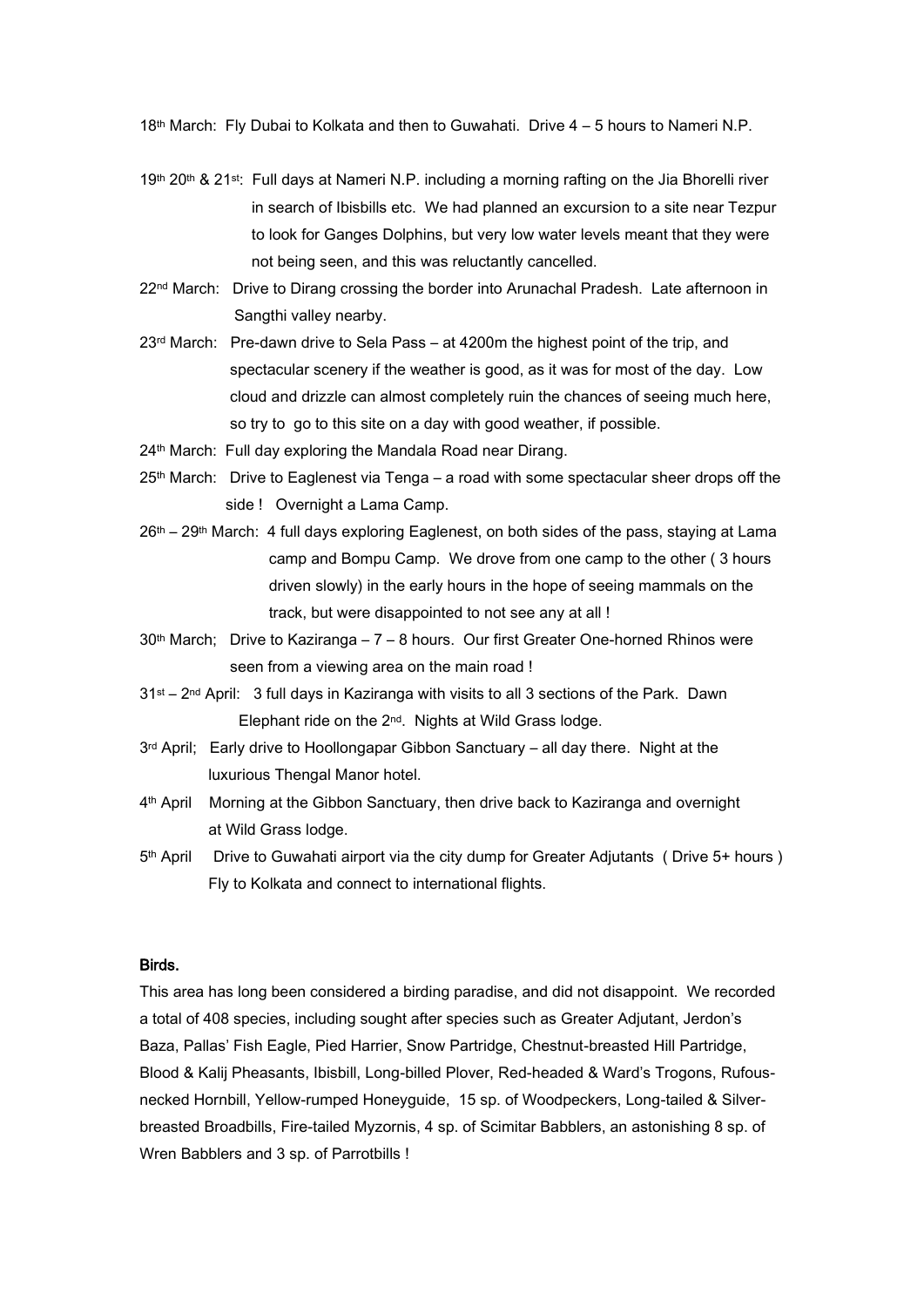

Hoolock Gibbon.

## Mammals:

Black Giant Squirrel Ratufa bicolour - Widespread in small numbers. Seen on 8 days.

Orange-bellied Himalayan Squirrel - *Dremomys lokriah* - Seen daily at Eaglenest, but shy and difficult to approach. Often seen feeding on sap low in large trees. Seen on 6 days.

Pallas' Squirrel Callosciurus erythraeus - Only seen on 3rd & 4th Apr. at Hoollangapar Sanctuary, but easy to find there.

Irrawaddy Squirrel Callosciurus pygerythrus - Seen on 5 days in lowland areas; Nameri with 10 sightings being the easiest place to find them.

Himalayan Striped Squirrel Tamiops macclellandi - 12 individuals seen, most commonly at Eaglenest, though we found one at the Gibbon Sanctuary too… highly mobile and hard to photograph !

Small Indian Mongoose *Herpestes auropunctatus* - One seen at Nameri N.P. on 21<sup>st</sup> Mar.

Indian Grey Mongoose *Herpestes edwardsii* - Brief views of one on the 19<sup>th</sup> March.

Tiger Panthera tigris - Somewhat of a surprise to have superb views of 2 at Kaziranga,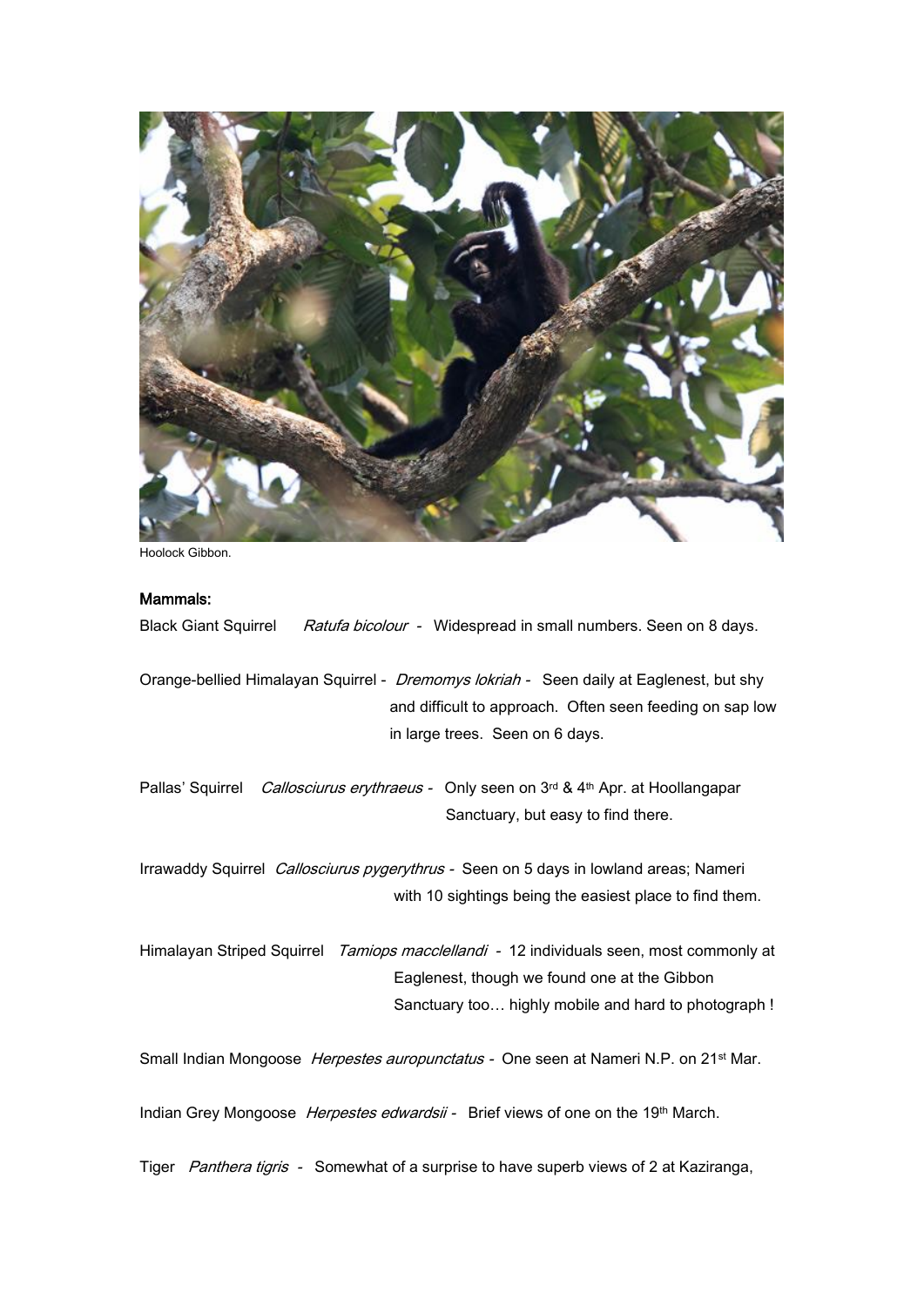both in the central sector – a huge male and a female on  $31^{st}$  Mar and 2nd Apr respectively. Both were within an hour of dusk. Sightings of Tiger here seem to be particularly good at present.



Male Tiger.

Smooth-coated Otter Lutrogale perspicillata - 11 individuals in two groups seen on 31<sup>st</sup> in the Eastern sector of Kaziranga – they gave excellent prolonged views.

Hog Badger Arctonyx collaris One of the mammal highlights of the trip. A female carrying a baby close to the main track, half an hour before dusk in the Central sector on the 1st Apr. Despite staking the area out again the following evening, we had no further views.

Indian Flying Fox Pteropus giganteus - At least 6 feeding on fruits in the garden of the Thengal Manor hotel were our only sighting.

Capped Leaf Monkey Trachypithecus pileatus - This smart monkey was seen on 6 days being most numerous around Nameri and Hoollangapar.

Stump-tailed Macaque *Macaca arctoides* - Having tried for a day and a half to track down these largely terrestrial macaques, we finally got lucky half an hour before we had to leave Hoollangapar. c.25 seen.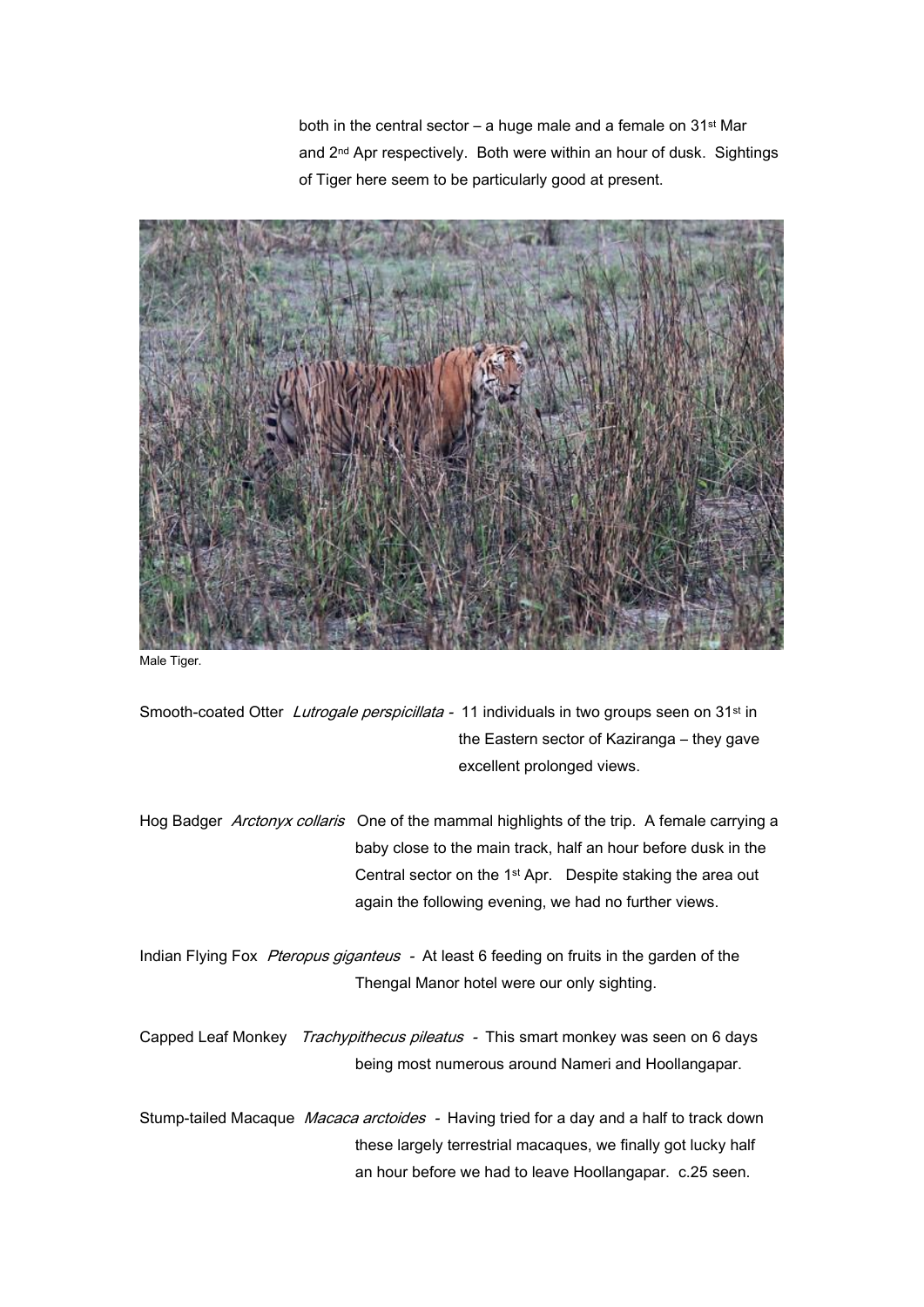Assam(ese) Macaque Macaca assamensis - Quite difficult to tell from the widespread Rhesus Macaque - we saw 15 over 3 days.

Northern Pig-tailed Macaque Macaca leonina - 6 seen on 3rd Apr. at Hoollangapar sanctuary.

Rhesus Macaque *Macaca mulatta* - Widespread and numerous.

Hoolock Gibbon Hylobates hoolock - Seen both days at Hoollangapar sanctuary. Great views of at least a dozen, active and calling.

Wild Boar Sus scrofa - Seen on 4 days; easiest to find at Kaziranga.



Indian Rhinoceros.

Indian Muntjac *Muntiacus muntjak* - Two seen at dawn at Nameri N.P. with others heard but not seen (21st).

Swamp Deer (Barasingha) Cervus duvaucelii - Good numbers seen at Kaziranga on all days

Sambar Cervus unicolor - Small numbers at Kaziranga.

Hog Deer Axis porcinus - The commonest deer at Kaziranga – over 100 seen.